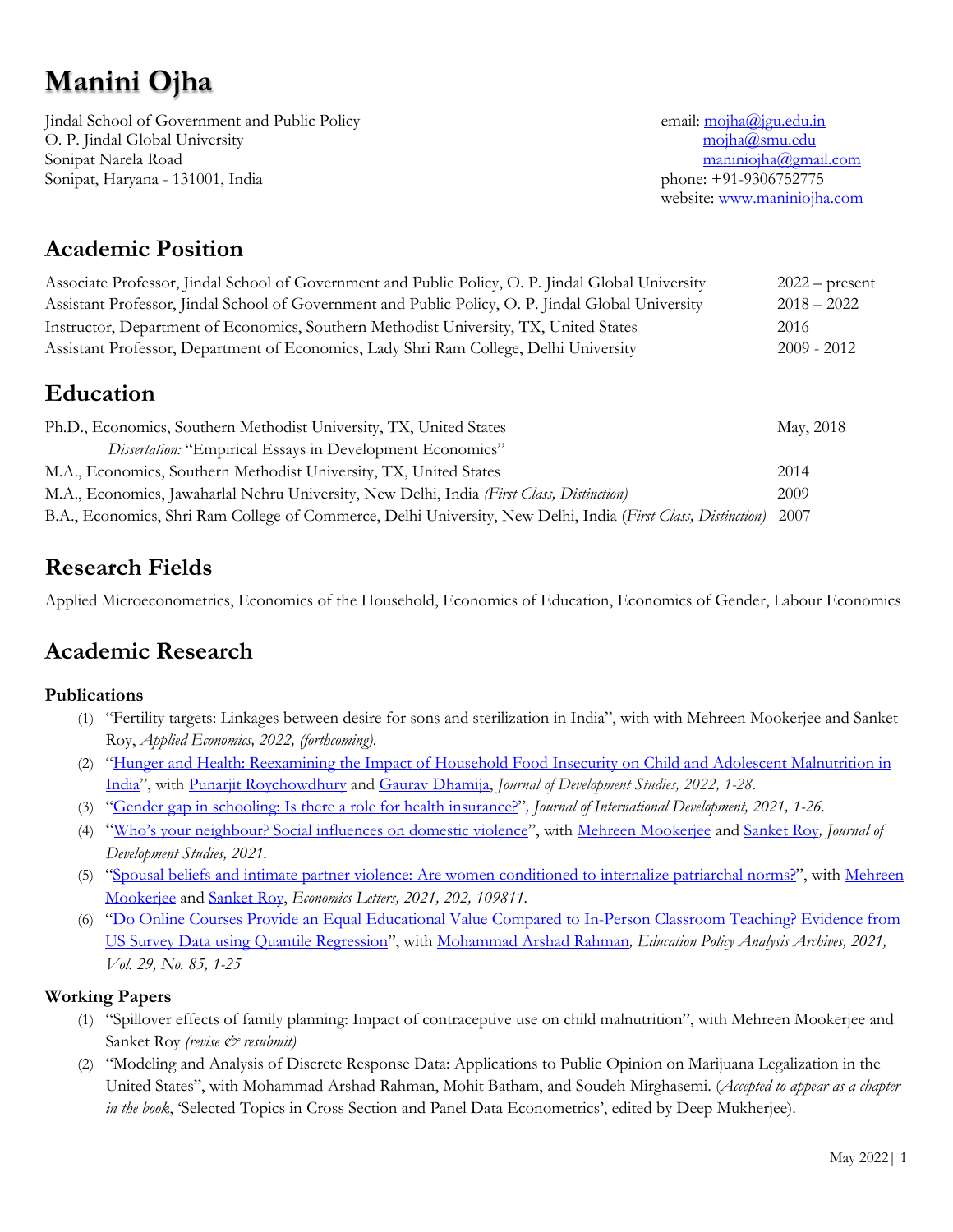- (3) "Does Increased Credibility of Elections Lead to Higher Political Competition? Evidence from India"*,* with Somdeep Chatterjee, Mehreen Mookerjee, Sanket Roy *(submitted)*
- (4) "The effect of quality of education on crime: Evidence from Colombia", with Andres F. Giraldo Palomino *(submitted)*
- (5) "In good times and bad: Voice-call based teaching during a pandemic", with Kartik Yadav *(submitted)*

#### **Work in Progress**

- (1) "Women's ownership and access: Effects on intra-household decisions", with Mehreen Mookerjee
- (2) "Intra-household consumption decisions: Evidence from NREGA"
- (3) "Degrees of Inequality: Why are there fewer women in undergraduate economics", with Priyanka Chakraborty

## **Teaching Experience**

| 2021-2022 | Instructor, Jindal School of Government and Public Policy, O. P. Jindal Global University<br>Econometrics - I (Undergraduate core) |
|-----------|------------------------------------------------------------------------------------------------------------------------------------|
| 2020-2021 | Instructor, Jindal School of Government and Public Policy, O. P. Jindal Global University<br>Econometrics - I (Masters core)       |
|           | Statistics (Masters core)                                                                                                          |
|           | Econometrics - II (Undergraduate core)                                                                                             |
|           | Advanced Econometrics (Undergraduate elective)                                                                                     |
| 2019-2020 | Instructor, Jindal School of Government and Public Policy, O. P. Jindal Global University                                          |
|           | Econometrics - II (Undergraduate core)                                                                                             |
|           | Advanced Econometrics (Undergraduate elective)                                                                                     |
|           | Statistics and Probability - II (Undergraduate core)                                                                               |
|           | Econometrics - I (Undergraduate core)                                                                                              |
| 2018-19   | Instructor, Jindal School of Government and Public Policy, O. P. Jindal Global University                                          |
|           | Econometrics - I (Undergraduate core)                                                                                              |
|           | Statistics and Probability -I (Undergraduate core)                                                                                 |
| 2016      | Instructor, Department of Economics, Southern Methodist University                                                                 |
|           | Price Theory (Undergraduate)                                                                                                       |
|           | New Approached to Managerial Economics (Masters)                                                                                   |
| 2012-2016 | Teaching Assistant, Department of Economics, Southern Methodist University                                                         |
|           | Principles of Microeconomics, Principles of Microeconomics Honors, National Income and Employment                                  |
|           | (Intermediate Macroeconomics), International Macroeconomic Theory and Policy, Environmental                                        |
|           | Economics, Experimental and Behavioral Economics, Economics of Human Resources, Economic Analysis                                  |
|           | II (Macroeconomics), Introduction to Quantitative Economics (Ph.D.), Econometrics I (Ph.D.), Theory of                             |
|           | International Trade and Factor Movements (Ph.D.)                                                                                   |
| 2009-2012 | Assistant Professor, Department of Economics, Lady Shri Ram College, Delhi University, New Delhi                                   |
|           | Macroeconomics (Undergraduate)                                                                                                     |
|           | Public Economics (Undergraduate)                                                                                                   |
|           | Economic History of India (Undergraduate)                                                                                          |
|           | Principles of Economics (Undergraduate)                                                                                            |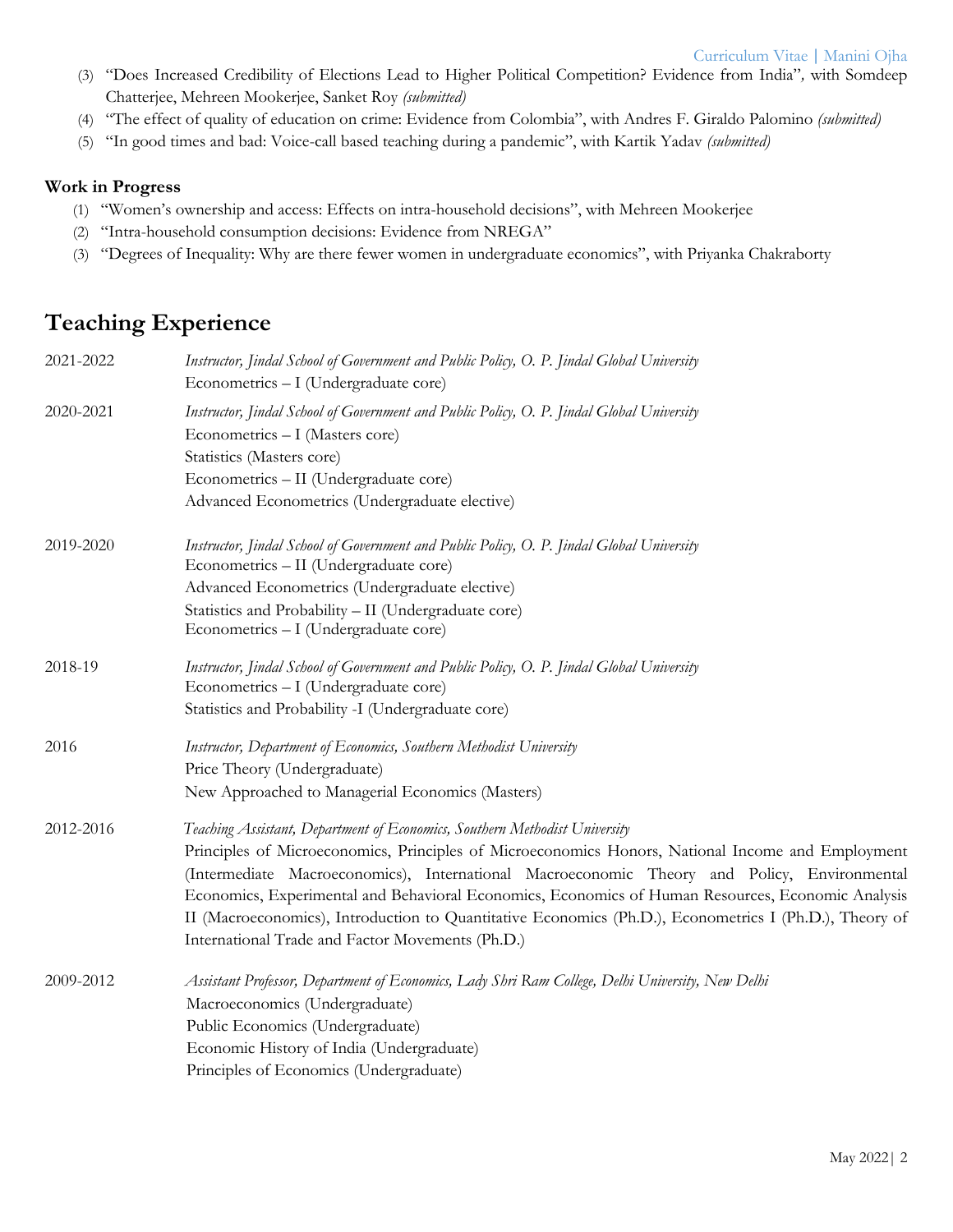## **Conference/Workshop Presentations**

| 2021 | The Society of Economics of the Household (SEHO), Boston Virtual Meeting, May 24-25 (presented by co-<br><i>author</i> )     |
|------|------------------------------------------------------------------------------------------------------------------------------|
| 2020 | Population Association of America, Annual Meeting, Washington, DC, April 22-25                                               |
| 2019 | 3rd Meetings of the Society of Economics of the Household (SEHO), Lisbon, Portugal, May 27-28                                |
|      | 27th Eurasia Business and Economics Society (EBES) Conference, Bali, Indonesia, Jan 9-11                                     |
| 2018 | 60th Annual Conference, The Indian Society of Labour Economics (ISLE 60), Mumbai, Dec 19-21                                  |
|      | Workshop on Education policy and Economics syllabi for secondary and higher secondary stage, NCERT,<br>New Delhi, Aug 29-31  |
|      | APPAM 2018 D.C. Regional Student Conference, Washington DC, April 6-7                                                        |
| 2017 | 13th Annual Conference on Economic Growth and Development, Indian Statistical Institute, New Delhi,<br>Dec 18-20             |
|      | Winter School 2017, Centre for Development Economics and the Delhi School of Economics, New Delhi,<br>Dec 13-15              |
|      | 87th Southern Economic Association Annual Meeting, Tampa, FL, Nov 17-19                                                      |
|      | 39th Annual Fall Research Conference, Association for Public Policy Analysis & Management (APPAM),<br>Chicago, IL, Nov 2-4   |
| 2016 | 12 <sup>th</sup> Annual Conference on Economic Growth and Development, Indian Statistical Institute, New Delhi,<br>Dec 19-21 |
|      | 86th Southern Economic Association Annual Meeting, Washington D.C., Nov 19-22                                                |
|      | STATA Texas Empirical Microeconometrics Conference, Graduate Poster Session, Texas A&M, TX, Oct 21                           |
|      | 3rd Annual Empirical Microeconomics Workshop, University of Calgary, Banff, Alberta Canada, Aug 20-22                        |
|      | Graduate Research Day, Southern Methodist University, Dallas, TX, Feb 10                                                     |
| 2015 | STATA Texas Empirical Microeconometrics Conference, Graduate Poster Session, Federal Reserve Bank,<br>Dallas, TX, Oct 30-31  |

## **Honors and Academic Distinctions**

| 2021        | Excellence in Research and Publication, Jindal School of Government and Public Policy, O. P. Jindal<br>Global University |
|-------------|--------------------------------------------------------------------------------------------------------------------------|
| 2018 & 2019 | Staff Development Grant, Jindal School of Government and Public Policy, O. P. Jindal Global University                   |
| 2016 & 2017 | Graduate Student Travel Grant, Office of Research and Graduate Studies, Southern Methodist University                    |
| 2016 & 2017 | Graduate Student Assembly Grant, Southern Methodist University                                                           |
| 2015        | Best Third Year Paper, Department of Economics, Southern Methodist University, TX, United States                         |
| 2014        | Honorable Mention Award, SAS Data Mining Shootout (SAS and Institute for Health and Business Insight)                    |
| 2013        | <b>Omicron Delta Epsilon, International Honor Society for Economics, United States</b>                                   |
| 2012-2016   | Full Tuition Scholarship and Teaching Assistantship, Department of Economics, Southern Methodist                         |
|             | University, TX, United States                                                                                            |
| 2008        | Junior Research Fellowship and National Eligibility Test (NET) for college and university lectureship,                   |
|             | University Grants Commission (UGC), New Delhi, India                                                                     |
| 2007-2009   | Ford Foundation Scholarship for academic excellence, Jawaharlal Nehru University, New Delhi, India                       |
|             | May 2022   3                                                                                                             |